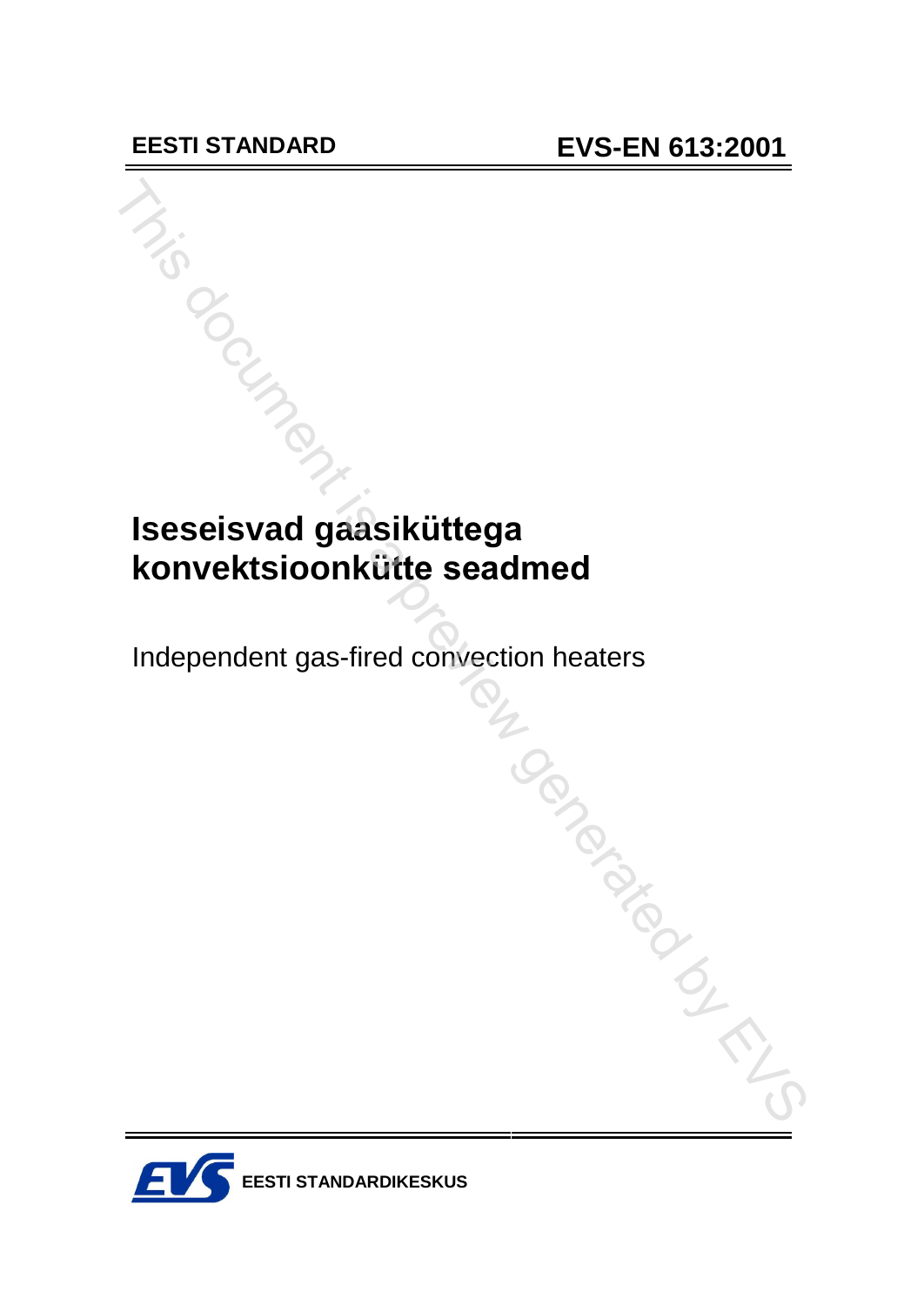### **EESTI STANDARDI EESS'NA NATIONAL FOREWORD**

| Käsitlusala:                           | Scope:                                        |
|----------------------------------------|-----------------------------------------------|
|                                        |                                               |
| Standard on kättesaadav Eesti          | The standard is available from Estonian       |
| standardiorganisatsioonist.            | standardisation organisation.                 |
| teade Eesti standardiorganisatsiooni   | official publication of the Estonian national |
| ametlikus väljaandes.                  | standardisation organisation.                 |
| Käesolev dokument on jõustatud         | This document is endorsed on 18.05.2001       |
| 18.05.2001 ja selle kohta on avaldatud | with the notification being published in the  |
| 613:2000 ingliskeelset teksti.         | European standard EN 613:2000.                |
| Käesolev Eesti standard EVS-EN         | This Estonian standard EVS-EN 613:2001        |
| 613:2001 sisaldab Euroopa standardi EN | consists of the English text of the           |

| Käesolev Eesti standard EVS-EN<br>613:2001 sisaldab Euroopa standardi EN<br>613.2000 ingliskeelset teksti.                                                                                                                                                      | This Estonian standard EVS-EN 613:2001<br>consists of the English text of the<br>European standard EN 613:2000.                                                                                                                                           |
|-----------------------------------------------------------------------------------------------------------------------------------------------------------------------------------------------------------------------------------------------------------------|-----------------------------------------------------------------------------------------------------------------------------------------------------------------------------------------------------------------------------------------------------------|
| Käesolev dokument on jõustatud<br>18.05.2001 ja selle kohta on avaldatud<br>teade Eesti standardiorganisatsiooni<br>ametlikus väljaandes.                                                                                                                       | This document is endorsed on 18.05.2001<br>with the notification being published in the<br>official publication of the Estonian national<br>standardisation organisation.                                                                                 |
| Standard on kättesaadav Eesti<br>standardiorganisatsioonist.                                                                                                                                                                                                    | The standard is available from Estonian<br>standardisation organisation.                                                                                                                                                                                  |
|                                                                                                                                                                                                                                                                 |                                                                                                                                                                                                                                                           |
| Käsitlusala:<br>This European Standard specifies the<br>requirements and test methods for the<br>construction, safety, marking and rational<br>use of energy of independent gas-fired<br>convection heating appliances, hereafter<br>referred to as appliances. | Scope:<br>This European Standard specifies the<br>requirements and test methods for the<br>construction, safety, marking and rational<br>use of energy of independent gas-fired<br>convection heating appliances, hereafter<br>referred to as appliances. |
| ICS 97.100.20                                                                                                                                                                                                                                                   |                                                                                                                                                                                                                                                           |
| Võtmesõnad: classifications, definitions, efficiency, equipment specification, gas<br>appliances, heaters, marking, name plates, operating requirements, performance<br>evaluation, safety, space heaters, technical notices, tests                             |                                                                                                                                                                                                                                                           |
|                                                                                                                                                                                                                                                                 |                                                                                                                                                                                                                                                           |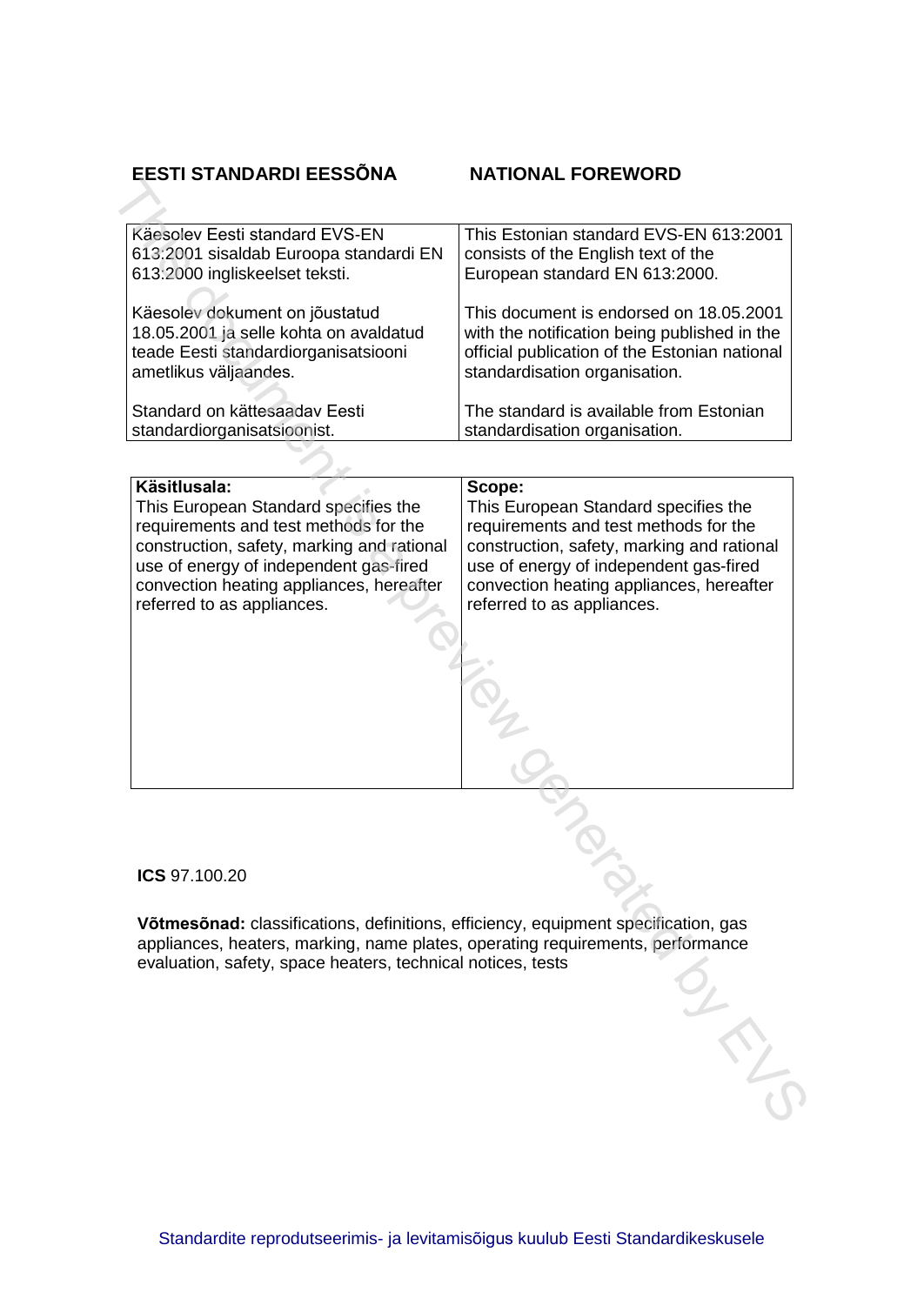EN 613

## **EUROPEAN STANDARD** NORME EUROPÉENNE **EUROPÄISCHE NORM**

ICS 97.100.20

Descriptors:

#### **English version**

### Independent gas-fired convection heaters

Appareils de chauffage indépendants à convection utilisant les

Konvektions-Raumheizer für gasförmige Brennstoffe

This European Standard was approved by CEN on 2000-07-13.

CEN members are bound to comply with the CEN/CENELEC Internal Regulations which stipulate the conditions for giving this European Standard the status of a national standard without any alteration.

Up-to-date lists and bibliographical references concerning such national standards may be obtained on application to the Management Centre or to any CEN member.

The European Standards exist in three official versions (English, French, German). A version in any other language made by translation under the responsibility of a CEN member into its own language and notified to the Management Centre has the same status as the official versions.

CEN members are the national standards bodies of Austria, Belgium, the Czech Republic, Denmark, Finland, France, Germany, Greece, Iceland, Ireland, Italy, Luxembourg, the Netherlands, Norway, Portugal, Spain, Sweden, Switzerland, and the United Kingdom. combustibles gazeux<br>
This European Standard was approved by CEN on 2000-07-13.<br>
CEN members are bound to comply with the CEN/CENELEC Internal Regulations<br>
which stipulate the conditions for giving this European Standard th



European Committee for Standardization Comité Européen de Normalisation Europäisches Komitee für Normung

**Management Centre: rue de Stassart 36, B-1050 Brussels**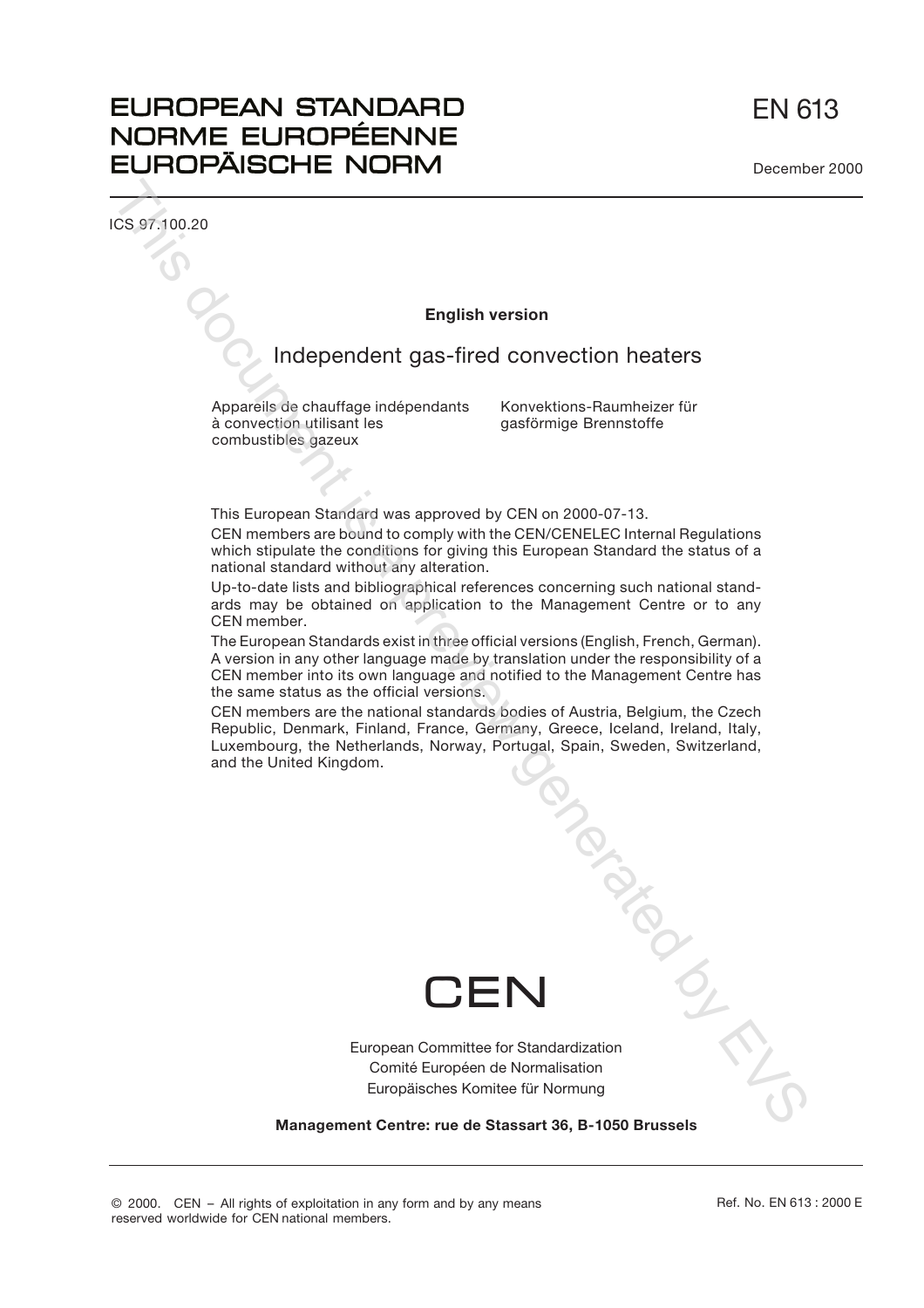Page 2 EN 613 : 2000

### **Contents**

| Foreword                                                                                | 4  |
|-----------------------------------------------------------------------------------------|----|
| 1 Scope                                                                                 | 5  |
| 2 Normative references                                                                  | 6  |
|                                                                                         |    |
| 3 Terms and definitions                                                                 |    |
| 3.1 Independent gas-fired convection heaters                                            | 7  |
| 3.2 Gases                                                                               | 8  |
| 3.3 Appliance construction                                                              | 10 |
| 3.4 Adjusters and controls                                                              | 13 |
| 3.5 Appliance performance                                                               | 13 |
| 3.6 Marking of the appliance and packaging                                              | 15 |
| 4 Classification of appliances                                                          | 16 |
| 4.1 Classification according to the nature of the gases used (categories)               | 16 |
| 4.2 Classification according to the method of evacuation of the products of combustion  | 19 |
|                                                                                         |    |
| 5 Constructional requirements                                                           | 21 |
| 5.1 General                                                                             | 21 |
| 5.2 Adjusting, control and safety devices                                               | 28 |
| 5.3 Ignition devices                                                                    | 32 |
| 5.4 Flame supervision systems                                                           | 33 |
| 5.5 Burners                                                                             | 34 |
| 5.6 Motors and fans                                                                     | 34 |
| 5.7 Gas pressure test points                                                            | 34 |
| 6 Operational requirements                                                              | 34 |
| 6.1 General                                                                             | 34 |
| 6.2 Soundness of the gas circuit and combustion products circuit, and evacuation of the |    |
| combustion products                                                                     | 34 |
| 6.3 Heat inputs                                                                         | 36 |
| 6.4 Temperature of various parts of the appliance                                       | 37 |
| 6.5 Ignition, cross-lighting and flame stability                                        | 38 |
| 6.6 Pressure governors                                                                  | 39 |
| 6.7 Combustion                                                                          | 39 |
| 6.8 Sooting (live fuel effect appliances only)                                          | 40 |
| 6.9 Spillage monitoring system                                                          | 41 |
| 6.10 Flame supervision device                                                           | 42 |
| PIDSIDED<br>6.11 Efficiency                                                             | 43 |
| 7 Test methods                                                                          |    |
| 7.1 General                                                                             |    |
|                                                                                         |    |
|                                                                                         |    |

Page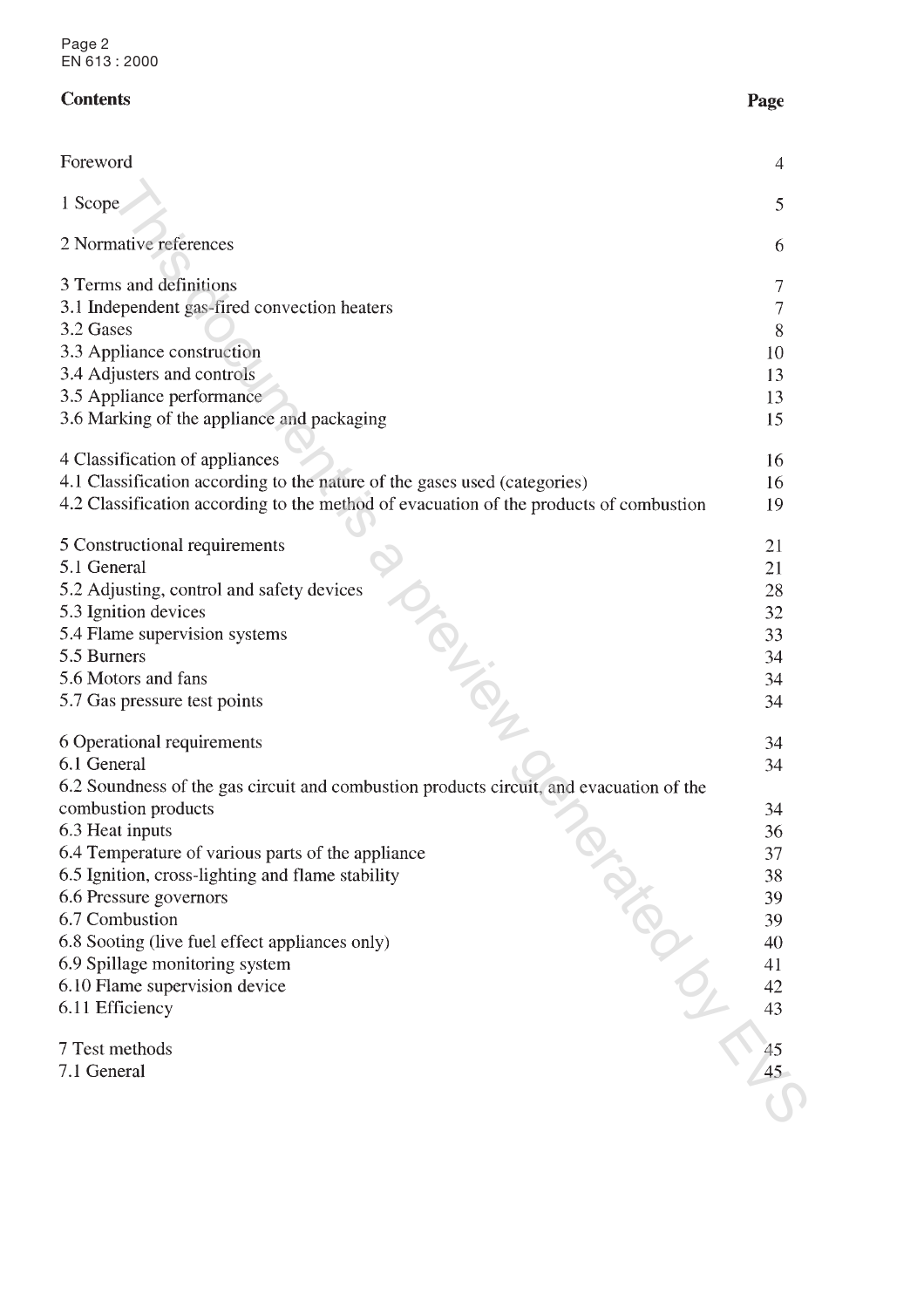| 7.2 Soundness of the gas circuit and combustion products circuit, and evacuation of the                                            |          |
|------------------------------------------------------------------------------------------------------------------------------------|----------|
| combustion products                                                                                                                | 54       |
| 7.3 Heat inputs<br>7.4 Temperature of various parts of the appliance                                                               | 57       |
| 7.5 Ignition, cross-lighting and flame stability                                                                                   | 60<br>63 |
| 7.6 Pressure governors                                                                                                             | 67       |
| 7.7 Combustion                                                                                                                     | 68       |
| 7.8 Sooting (live fuel effect appliances only)                                                                                     | 74       |
| 7.9 Spillage monitoring system<br>7.10 Flame supervision device                                                                    | 76<br>79 |
| 7.11 Efficiency                                                                                                                    | 80       |
|                                                                                                                                    |          |
| 8 Marking and instructions<br>8.1 Marking                                                                                          | 82<br>83 |
| 8.2 Instructions                                                                                                                   | 87       |
| Annex A (informative) National situations                                                                                          | 103      |
| Annex B (informative) Equivalence rules                                                                                            | 115      |
| Annex C (normative) Spillage test methods                                                                                          | 118      |
| Annex D (informative) Gas valve arrangements                                                                                       | 125      |
| Annex E (informative) Means of identification of the types of gas in force in the                                                  |          |
| various countries                                                                                                                  | 126      |
| Annex F (normative) High voltage ignition circuits                                                                                 | 127      |
| Annex G (normative) Apparatus for the determination of the smoke number                                                            | 130      |
| Annex H (informative) Symbols and abbreviations                                                                                    | 132      |
| Annex J (normative) Calculation of conversions of $NOx$                                                                            | 133      |
| Annex K (normative) Special national conditions                                                                                    | 134      |
| Annex L (informative) A-deviations                                                                                                 | 135      |
| Annex ZA (informative) Clauses of this European Standard addressing essential<br>requirements or other provisions of EU Directives | 136      |
| Bibliography                                                                                                                       | 139      |
|                                                                                                                                    |          |
|                                                                                                                                    |          |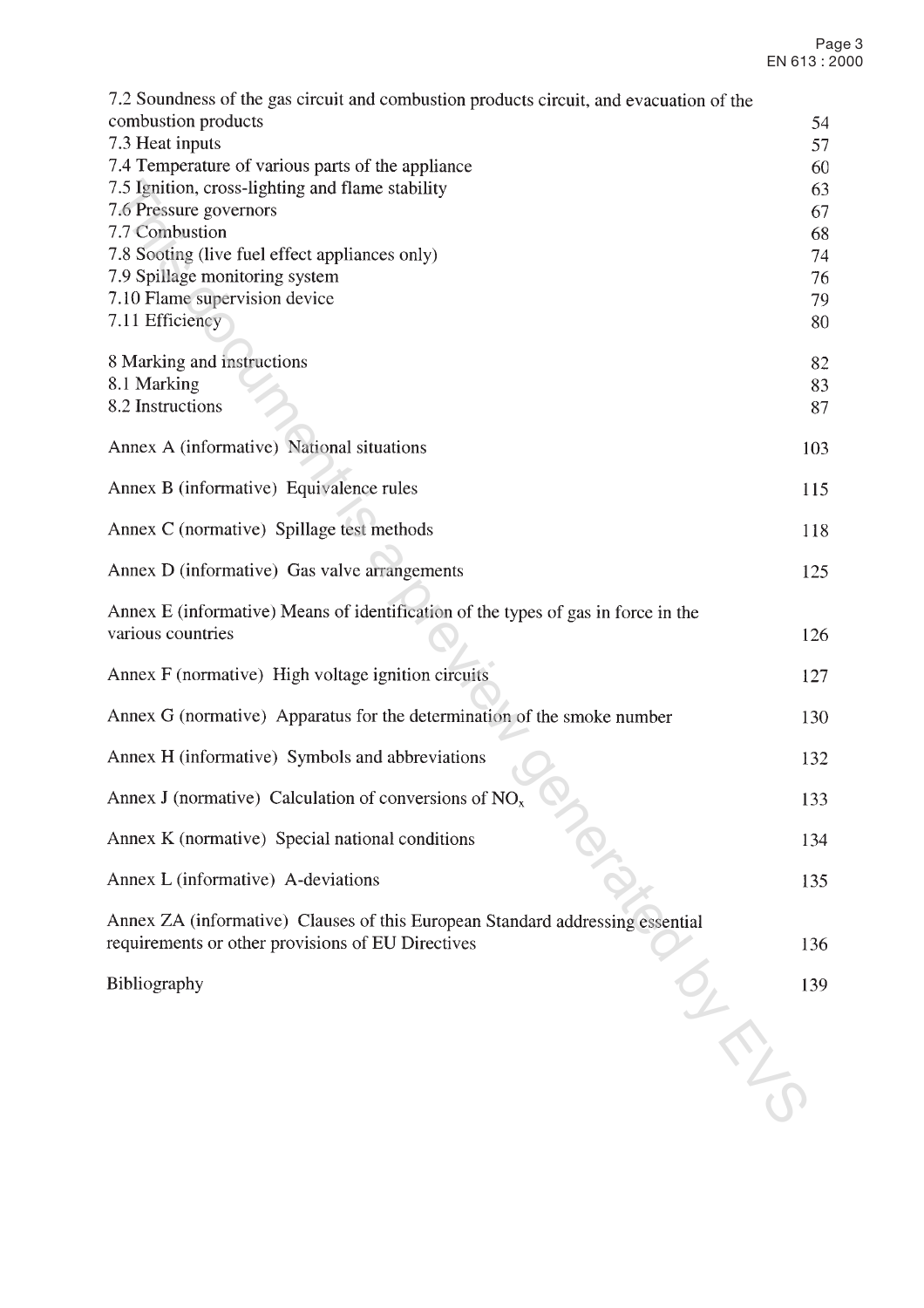Page 4 EN 613 : 2000

#### **Foreword**

This European Standard has been prepared by Technical Committee CEN/TC 62 "Independent gas-fired space heaters", the secretariat of which is held by BSI.

This European Standard sephaces HD 1002:1994.<br>
This European Spandard shall te given the sausas of a national standard, cities by publication<br>
of an identical ident or by one<br>document at the language of a mature in the cas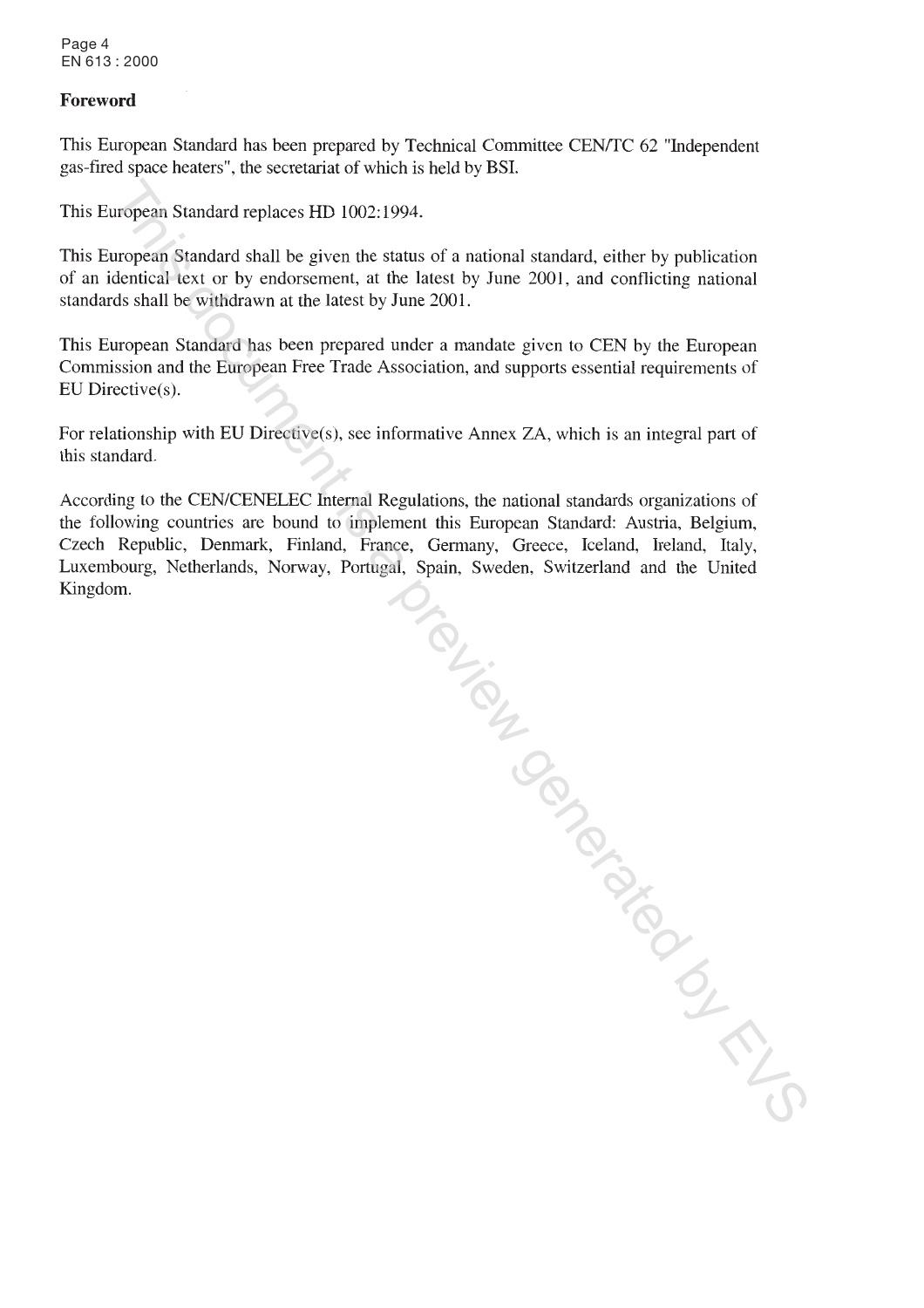### 1 Scope

This European Standard specifies the requirements and test methods for the construction, safety, marking and rational use of energy of independent gas-fired convection heating appliances,

encaiter referred to as appliances.<br>This similard is a pplicales to types  $B_{116XB}$  B<sub>1185</sub>. B<sub>1185</sub> (commonly referred to in this standard as<br>type  $B_1$  applicates to type  $S_1$  independent convection heating appliances

- 
- 

- 
- 
-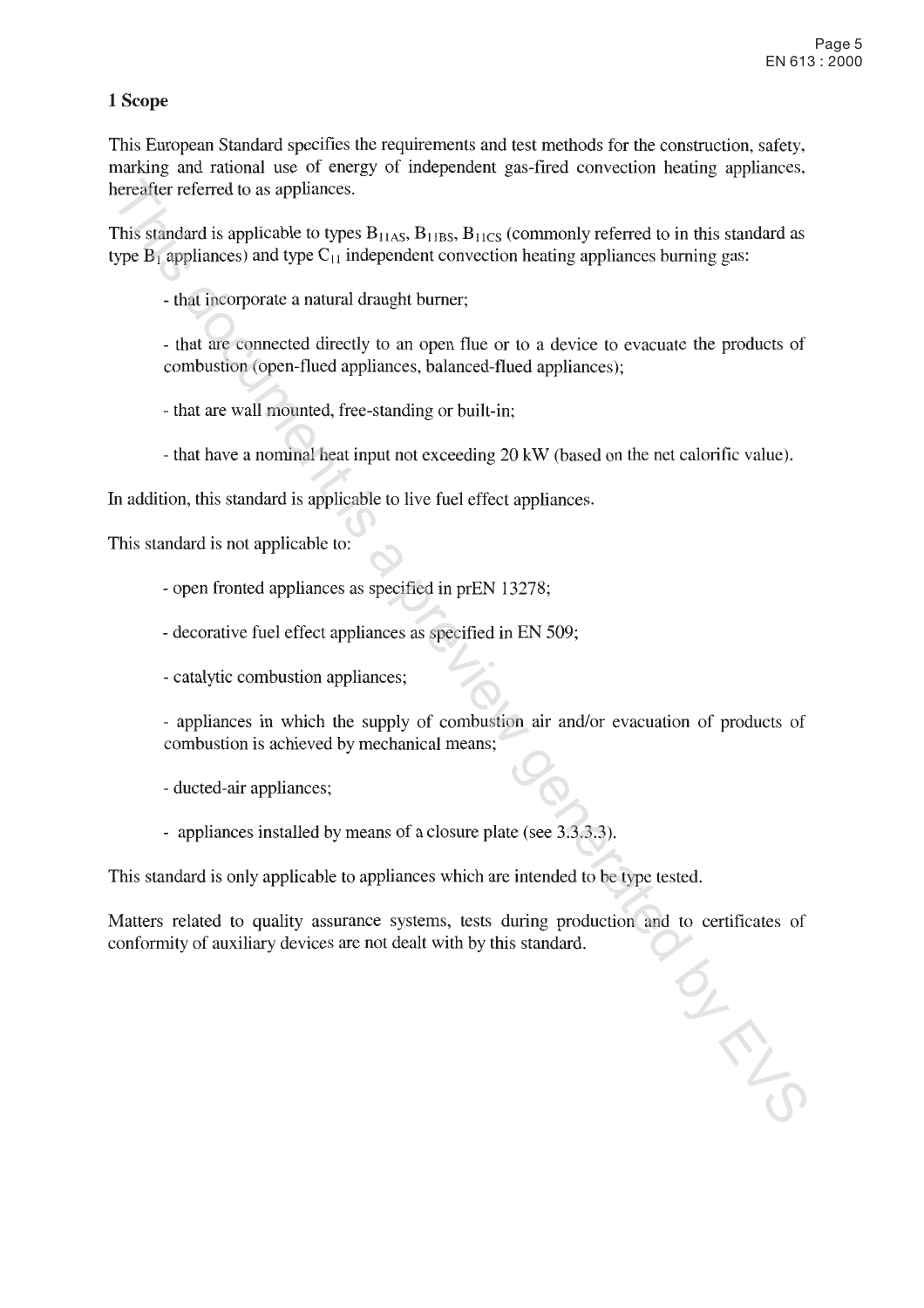Page 6 EN 613 : 2000

#### 2 Normative references

This European Standard incorporates by dated or undated reference, provisions from other publications. These normative references are cited at the appropriate places in the text and the

| publications are listed hereafter. For dated references, subsequent amendments to or revisions of<br>any of these publications apply to this European Standard only when incorporated in it by<br>amendment or revision. For undated references the latest edition of the publication referred to<br>applies (including amendments). |
|--------------------------------------------------------------------------------------------------------------------------------------------------------------------------------------------------------------------------------------------------------------------------------------------------------------------------------------|
| Pressure governors for gas appliances for inlet pressure up to 200 mbar                                                                                                                                                                                                                                                              |
| Flame supervision devices for gas-burning appliances - Thermo-electric<br>flame supervision devices                                                                                                                                                                                                                                  |
| Multifunctional controls for gas burning appliances                                                                                                                                                                                                                                                                                  |
| Automatic shut-off valves for gas burners and gas appliances                                                                                                                                                                                                                                                                         |
| Mechanical thermostats for gas burning appliances                                                                                                                                                                                                                                                                                    |
| Automatic gas burner control systems for gas burners and gas burning<br>appliances with or without fans                                                                                                                                                                                                                              |
| Test gases - Test pressures - Appliance categories                                                                                                                                                                                                                                                                                   |
| Codes for the representation of names of countries (ISO 3166: 1993)                                                                                                                                                                                                                                                                  |
| Safety of household and similar electrical appliances<br>Part 1: General requirements (IEC 60335-1: 1991, modified)                                                                                                                                                                                                                  |
| Degrees of protection provided by enclosures (IP code)<br>(IEC 60529: 1989)                                                                                                                                                                                                                                                          |
| EN 60730-2-9: 1995 Automatic electrical controls for household and similar use<br>Part 2: Particular requirements for temperature sensing controls (IEC<br>60730-2-9: 1992, modified)                                                                                                                                                |
| Determination of emissions from appliances burning gaseous fuels during<br>type testing                                                                                                                                                                                                                                              |
| Pipe threads where pressure-tight joints are made on the threads -<br>Part 1: Dimensions, tolerances and designation                                                                                                                                                                                                                 |
|                                                                                                                                                                                                                                                                                                                                      |